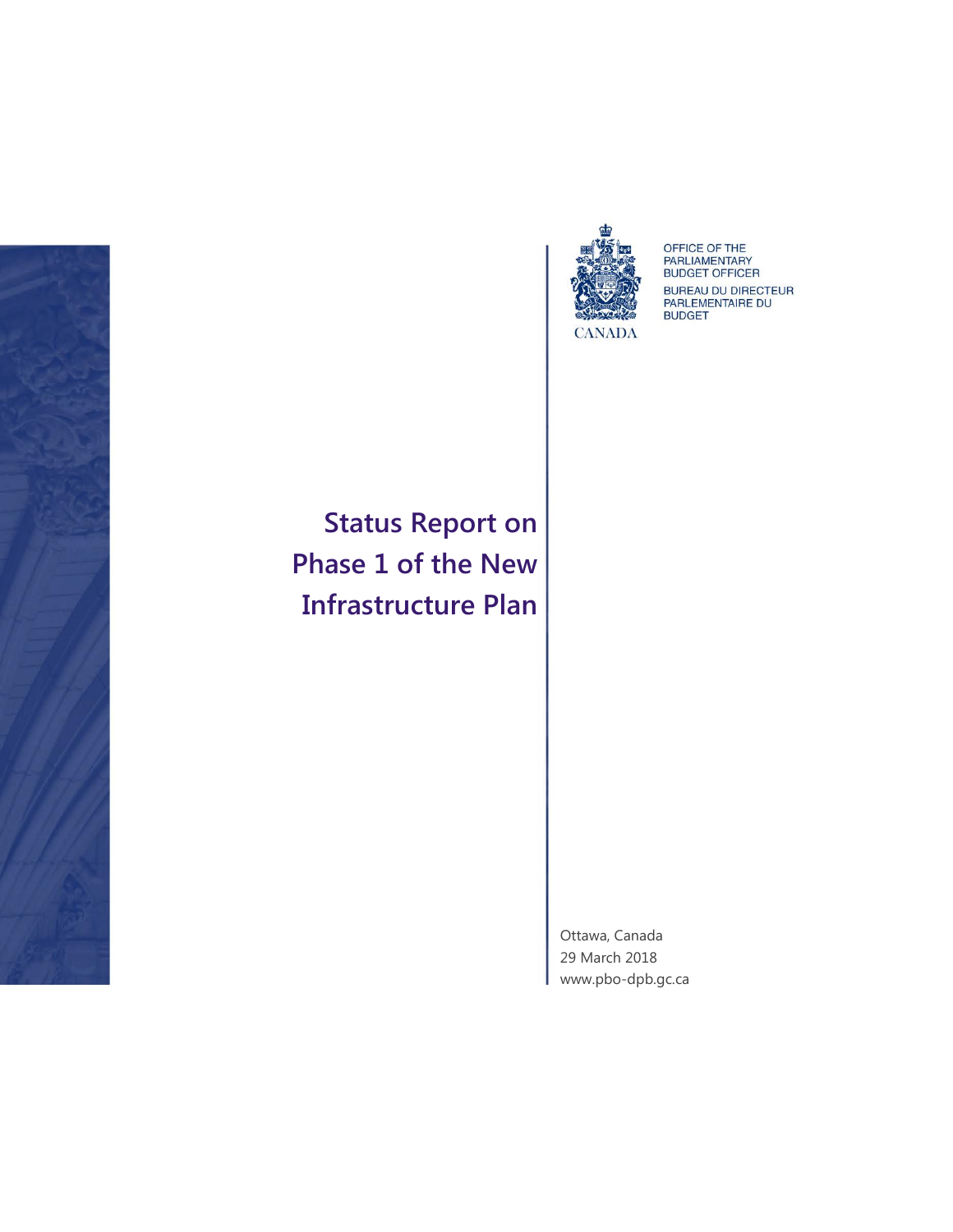The Parliamentary Budget Officer (PBO) supports Parliament by providing analysis, including analysis of macro-economic and fiscal policy, for the purposes of raising the quality of parliamentary debate and promoting greater budget transparency and accountability.

This report provides status report on Phase 1 of the Government's New Infrastructure Plan, which was announced in Budget 2016 and intended to stimulate economic growth over the short-term.

Lead Analyst: Negash Haile, Research Assistant

Contributors: Trevor Shaw, Economic Advisor-analyst Chris Matier, Senior Director

This report was prepared under the direction of: Jason Jacques, Senior Director

Nancy Beauchamp and Jocelyne Scrim assisted with the preparation of the report for publication.

For further information please contac[t pbo-dpb@parl.gc.ca](mailto:pbo-dpb@parl.gc.ca)

Jean-Denis Fréchette Parliamentary Budget Officer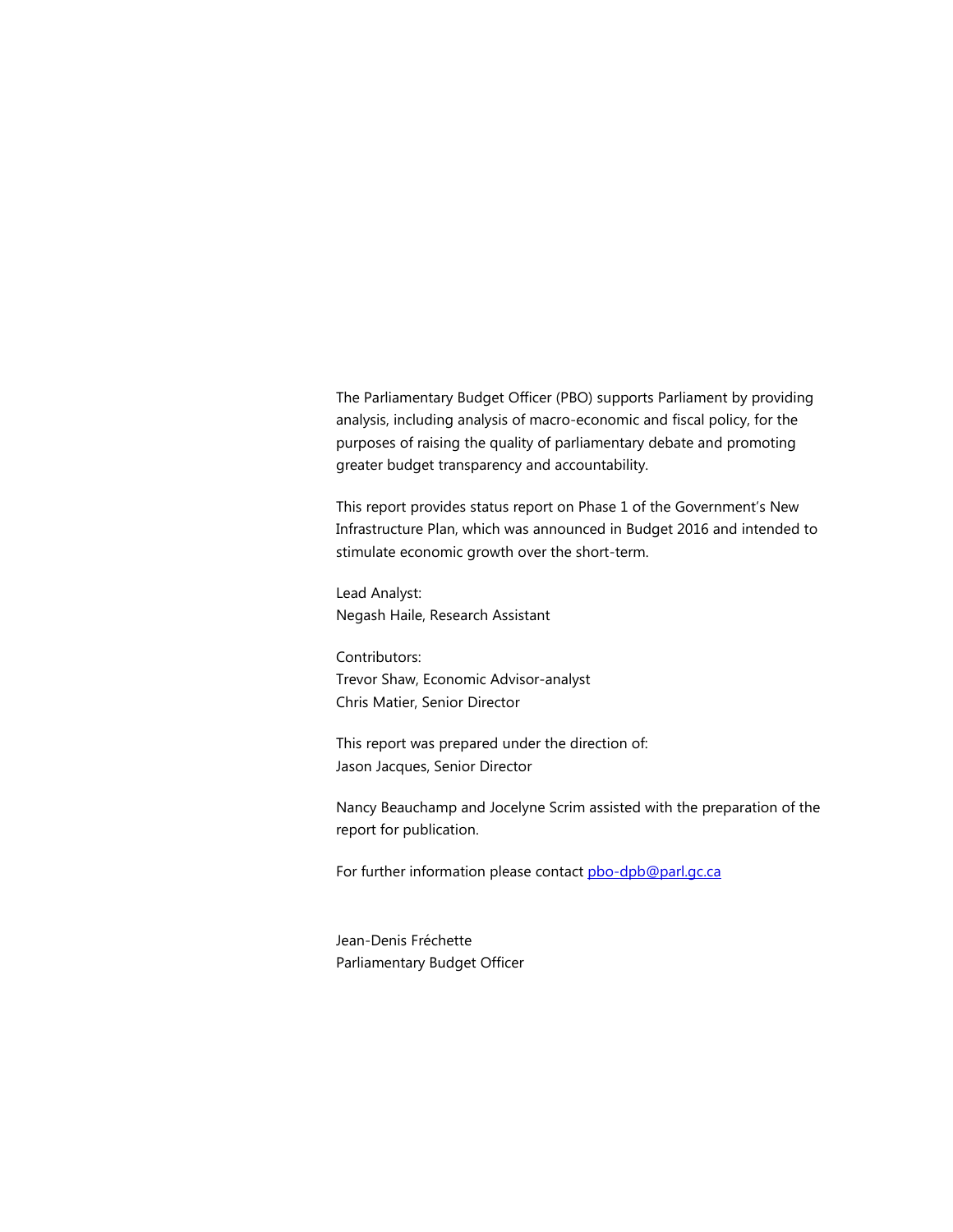# **Table of Contents**

| <b>Executive Summary</b>                       |                                                                        | 2  |
|------------------------------------------------|------------------------------------------------------------------------|----|
| 1. What Did the Government Originally Plan?    |                                                                        |    |
|                                                | 2. What is the Current Status of NIP Phase 1?                          | 6  |
| 2.1.                                           | What is the actual and planned funding allocation<br>across provinces? | 8  |
|                                                | 3. Phase 1 Economic Impacts                                            | 10 |
| Annex A: Departmental Data Request Performance |                                                                        |    |
| <b>Notes</b>                                   |                                                                        | 14 |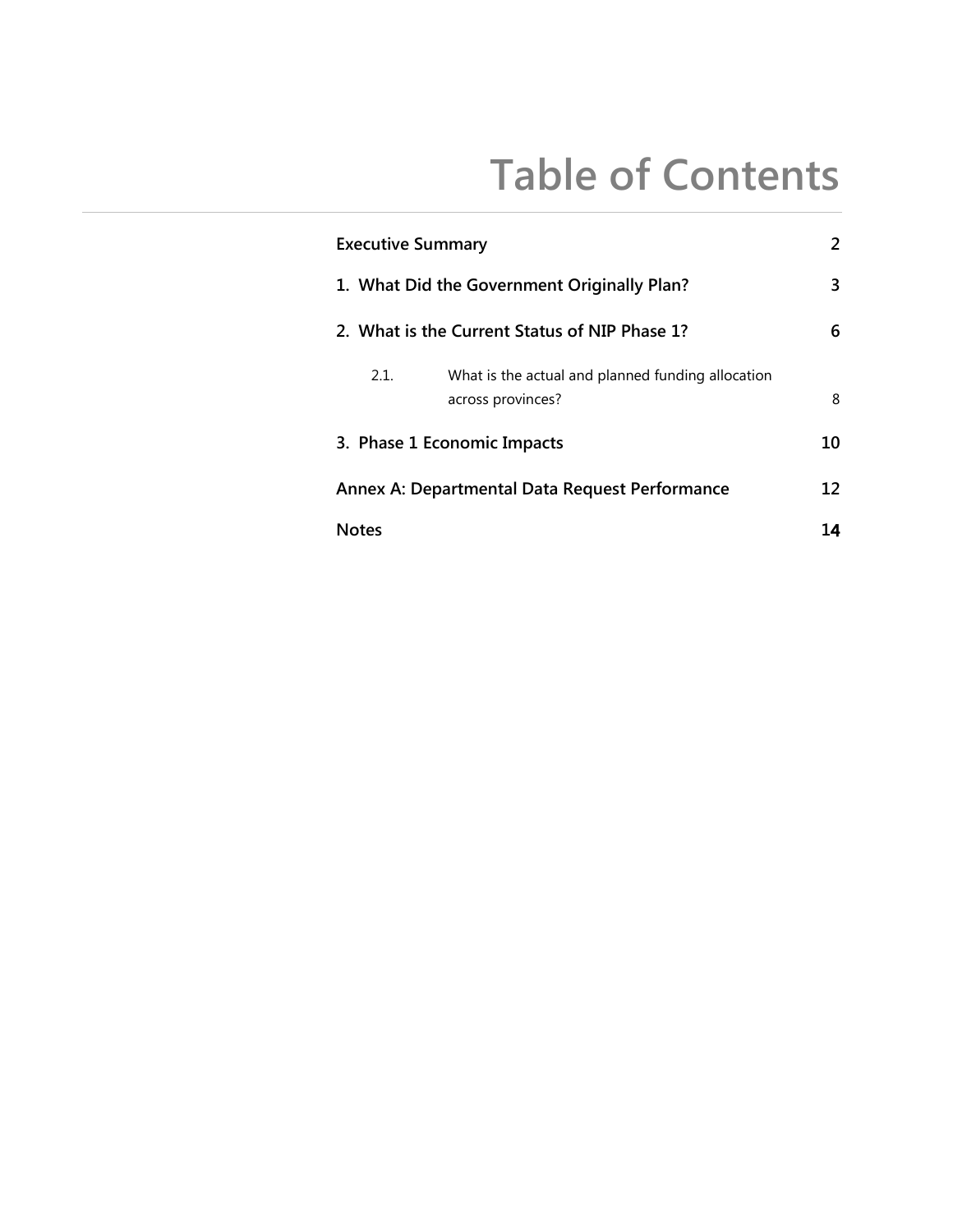## **Executive Summary**

Budget 2016 announced the creation of the Government's "New Infrastructure Plan" (NIP).

The NIP is being delivered in two phases:

- Phase 1: *Short-term economic stimulus*. This aspect of the program aims to provide an economic stimulus by funding targeted infrastructure projects. As noted in Budget 2016, "phase 1 focuses primarily on infrastructure investments over (2016-17 and 2017-18)".
- Phase 2: *Long-term strategic investments*. This aspect directs funds to the Government's broader, long-term infrastructure plans.

In December 2017, the PBO submitted information requests to 32 departments, agencies and Crown Corporations responsible for all Phase 1 NIP projects. Most, but not all, of these organizations responded to our information request by an agreed upon deadline. Based on these responses, PBO was able to build an inventory of 10,052 projects, which we believe to represent a substantial majority of total planned NIP Phase 1 funding.

Of the total \$14.4 billion budget for NIP Phase 1, federal organizations have been able to identify \$7.2 billion worth of approved projects that were initiated in either 2016-17 or 2017-18. Thus, \$7.2 billion of Phase 1 funding is yet to be attributed to projects.

As part of its ongoing economic and fiscal analysis, the PBO actively monitors the roll-out of the NIP to determine the timing and impact of the planned stimulus program on the Canadian economy.

Based on the updated profile provided in Budget 2018, we estimate that Budget 2016 infrastructure spending raised the level of real GDP by 0.1% in 2016-17 and 2017-18, increasing the overall level of employment by between 9,600 and 11,100 jobs in 2017-18.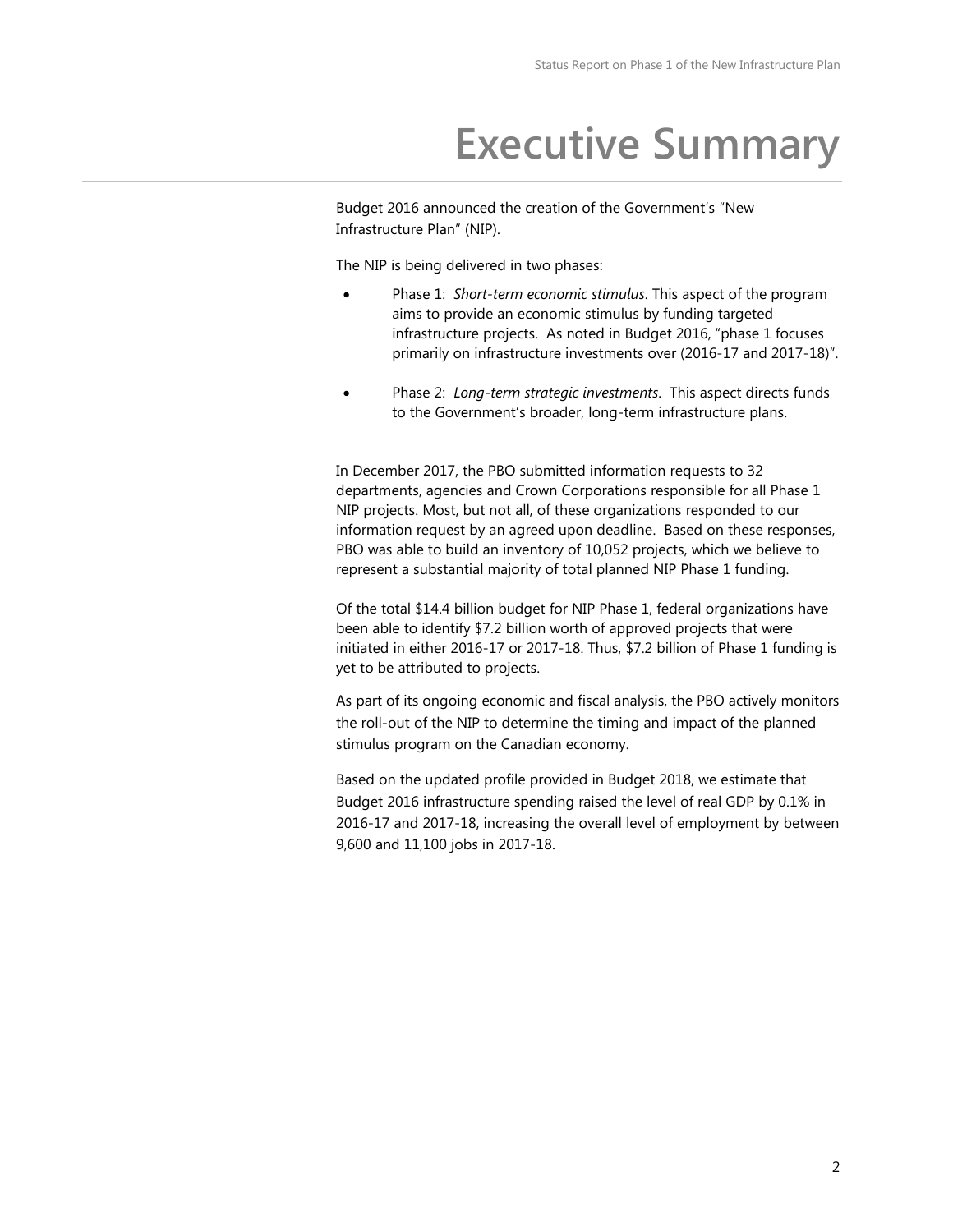# <span id="page-4-0"></span>**1. What Did the Government Originally Plan?**

Budget 2016 announced the creation of the Government's "New Infrastructure Plan" (NIP). $<sup>1</sup>$  $<sup>1</sup>$  $<sup>1</sup>$ </sup>

The NIP is being delivered in two phases:

- Phase 1: *Short-term economic stimulus*. This aspect of the program aims to provide an economic stimulus by funding targeted infrastructure projects. As noted in Budget 2016, "Phase 1 focuses primarily on infrastructure investments over (2016-17 and 2017-18)".
- Phase 2: *Long-term strategic investments*. This aspect directs funds to the Government's broader, long-term infrastructure plans; with a particular focus on transportation modernization, clean energy and the creation of the Canada Infrastructure Bank.

In Fall 2016, Finance Canada provided the Parliamentary Budget Officer (PBO) with detailed spending plans for Phase 1 of the NIP. $^2$  $^2$  These data indicated that the Government expected that most of the funding was planned to be invested over 2016-17 and 2017-18 in a range of social, green, indigenous and other public infrastructure (Table 1-1).

Following this report, the PBO flagged risks to achieving the Government's planned timelines. Based on detailed analysis of all projects initiated by federal departments and agencies, as well as review of provincial spending plans, we concluded that a substantial amount of planned spending for 2016-17 was at risk of being delayed to future fiscal years. $3$ 

Budget 2017 published updated planned spending data regarding Phase 1 of the NIP. It indicated that while there was some minor slippage in original timelines, the overall stimulus program was generally on track compared to the Fall 2016 plans.

Most recently, in Budget 2018, the Government published a further update of the planned funding flows for Phase 1 of the NIP. This update further pushed planned spending into the medium-term. Overall, more than half of the money intended for short-term stimulus will now be spent beyond 2016- 17 and 2017-18.<sup>[4](#page-15-4)</sup>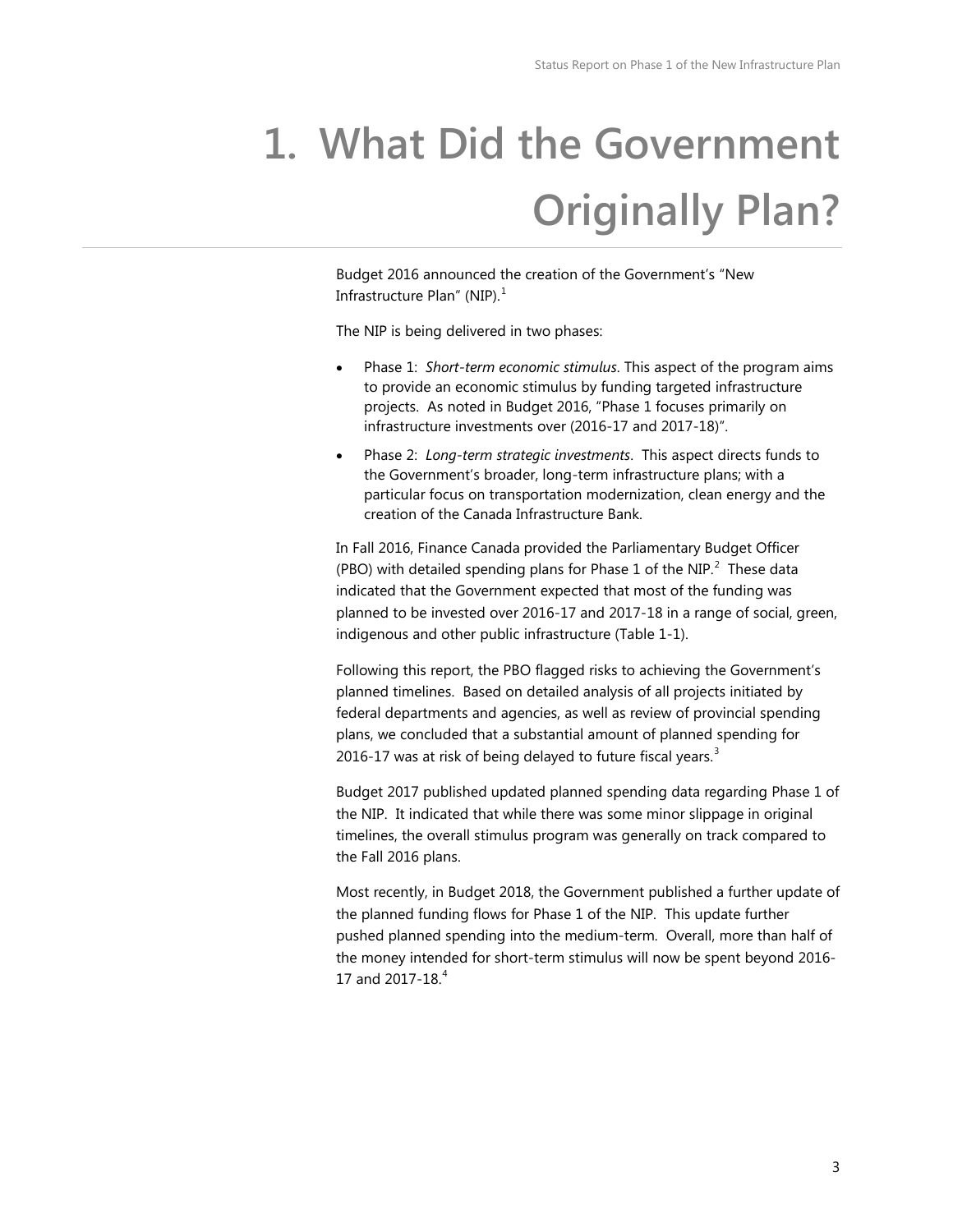| \$ millions                                | 2016-17  | 2017-18  | <b>Future</b><br>Years | Total          |
|--------------------------------------------|----------|----------|------------------------|----------------|
| 2016 Fall Economic Statement<br>Allocation | 3,885    | 6,268    | 4,245                  | 14,398         |
| <b>Public Transit</b>                      | 852      | 1,696    | 852                    | 3,400          |
| Green Infrastructure                       | 874      | 1,562    | 2,621                  | 5,057          |
| Social Infrastructure                      | 1,643    | 1,679    | 119                    | 3,441          |
| Post-Secondary                             | 500      | 1,250    | 250                    | 2,000          |
| Rural Broadband                            | 6        | 81       | 413                    | 500            |
| <b>Budget 2018 Allocation</b>              | 2,794    | 3,759    | 7,845                  | 14,398         |
| <b>Public Transit</b>                      | 45       | 210      | 3,145                  | 3,400          |
| Green Infrastructure                       | 356      | 773      | 3,928                  | 5,057          |
| Social Infrastructure                      | 1,638    | 1,694    | 109                    | 3,441          |
| Post-Secondary                             | 749      | 1,001    | 250                    | 2,000          |
| Rural Broadband                            | 6        | 81       | 413                    | 500            |
| Change in Planned Spending                 | $-1,091$ | $-2,509$ | 3,600                  | $\overline{0}$ |
| <b>Public Transit</b>                      | $-807$   | $-1,486$ | 2,293                  | 0              |
| Green Infrastructure                       | $-518$   | -789     | 1,307                  | 0              |
| Social Infrastructure                      | -5       | 15       | $-10$                  | $\Omega$       |
| Post-Secondary                             | 249      | $-249$   | $\Omega$               | 0              |
| Rural Broadband                            | 0        | 0        | 0                      | 0              |
|                                            |          |          |                        |                |

### **Planned Phase 1 NIP Spending in First Two Fiscal Years Table 1-1**

Source: Finance Canada.

Budget 2018 proposes a more evenly distributed Phase 1 spending profile. The new profile significantly reduces previously planned spending in 2017-18 and 2018-19, with greater outlays in 2019-20 and 2020-21 (Figure 1-1).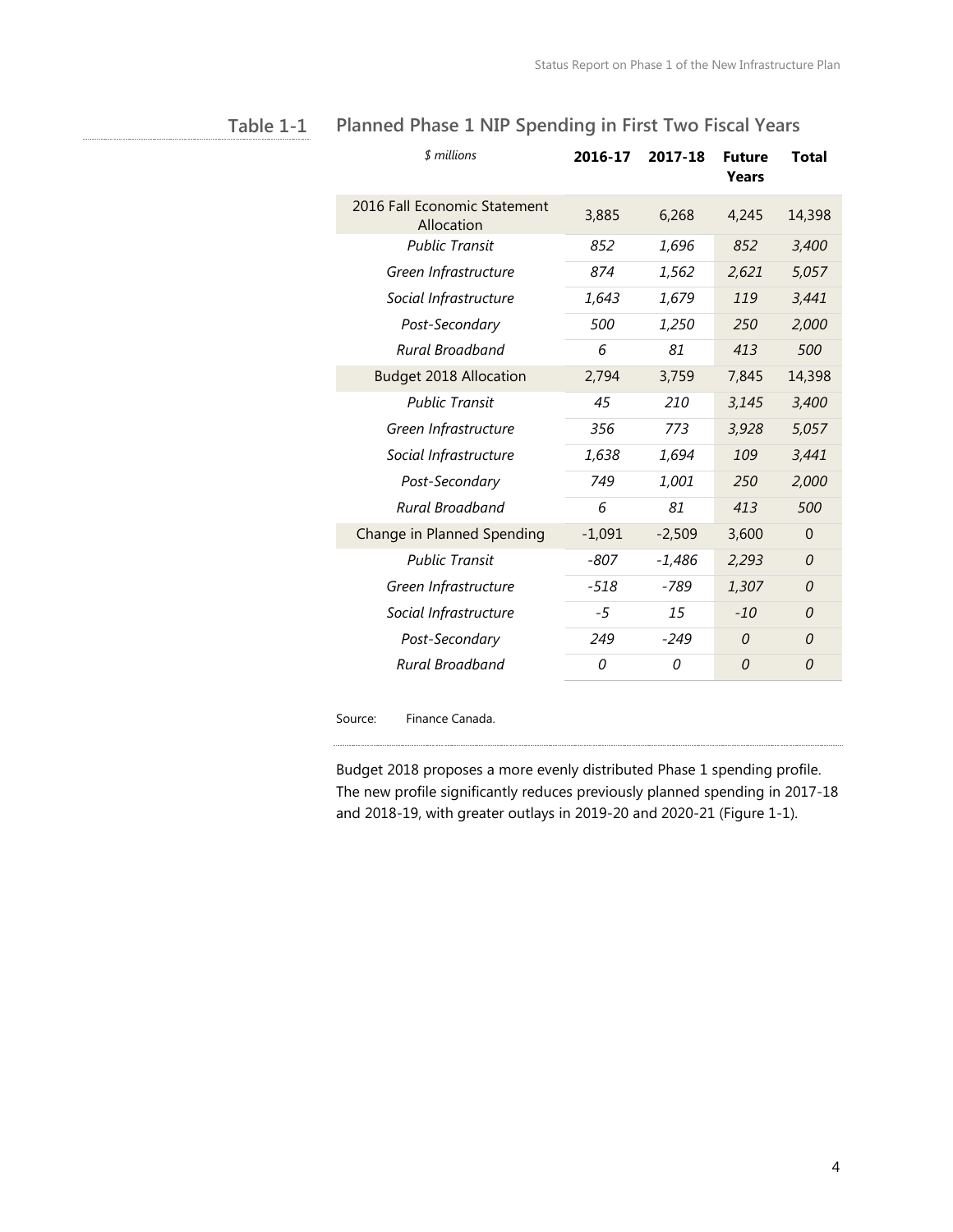



If federal spending on infrastructure occurs more slowly than anticipated, this will have important implications for the budgetary balance as well as the strength of the Canadian economy. Such unexpected delays can also provide insight regarding whether federal infrastructure spending is a useful policy instrument for short-term fiscal stimulus.

<span id="page-6-0"></span>

5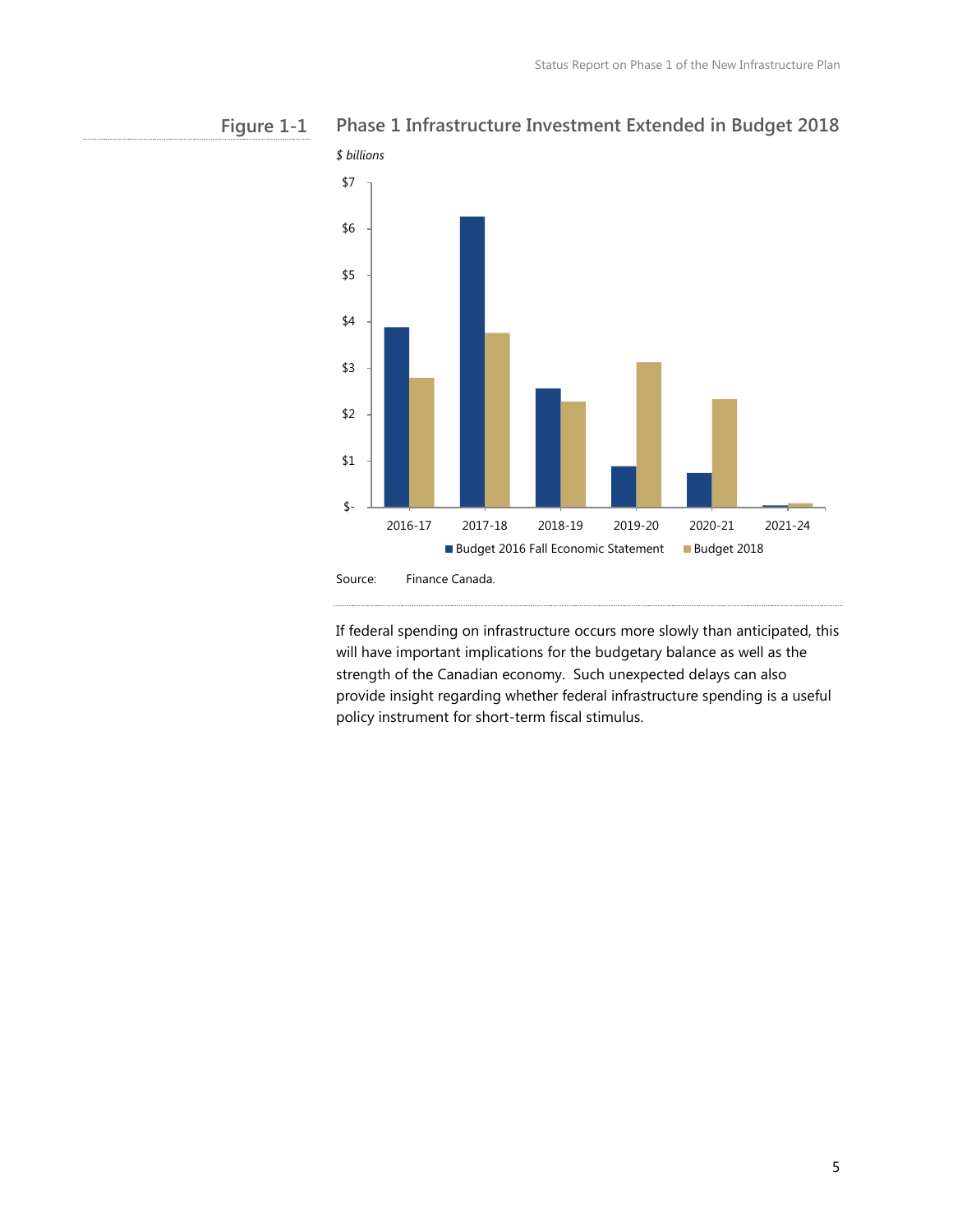# **2. What is the Current Status of NIP Phase 1?**

In December 2017, the PBO submitted information requests to 32 departments, agencies and Crown Corporations responsible for all Phase 1 NIP projects.<sup>[5](#page-15-5)</sup> Most, but not all, of these organizations responded to our information request by an agreed upon deadline (see Annex A). Based on these responses, PBO was able to build an inventory of 10,052 projects, which we believe to represent a substantial majority of total planned NIP Phase 1 funding.

Of the total \$14.4 billion budget for NIP Phase 1, federal organizations have been able to identify \$7.2 billion worth of approved projects that were initiated in either 2016-17 or 2017-18 (Table 2-1). Thus, \$7.2 billion of Phase 1 funding is yet to be attributed to projects.

### **Phase 1 Current Status Table 2-1**

*\$ billions*

|          | <b>Total Investment</b>       | <b>Project Allocations</b> | <b>Unallocated</b> |  |
|----------|-------------------------------|----------------------------|--------------------|--|
|          | \$14.4                        | \$7.2                      | \$7.2              |  |
| Sources: | PBO Database and Budget 2018. |                            |                    |  |

Nearly 8,800 projects, comprising 87 per cent of total projects, were approved in 2016-17 (Table 2-2). The balance, roughly 1,300 projects were approved in 2017-18. Roughly 17 per cent (1,667) of approved projects do not have a federal contribution identified.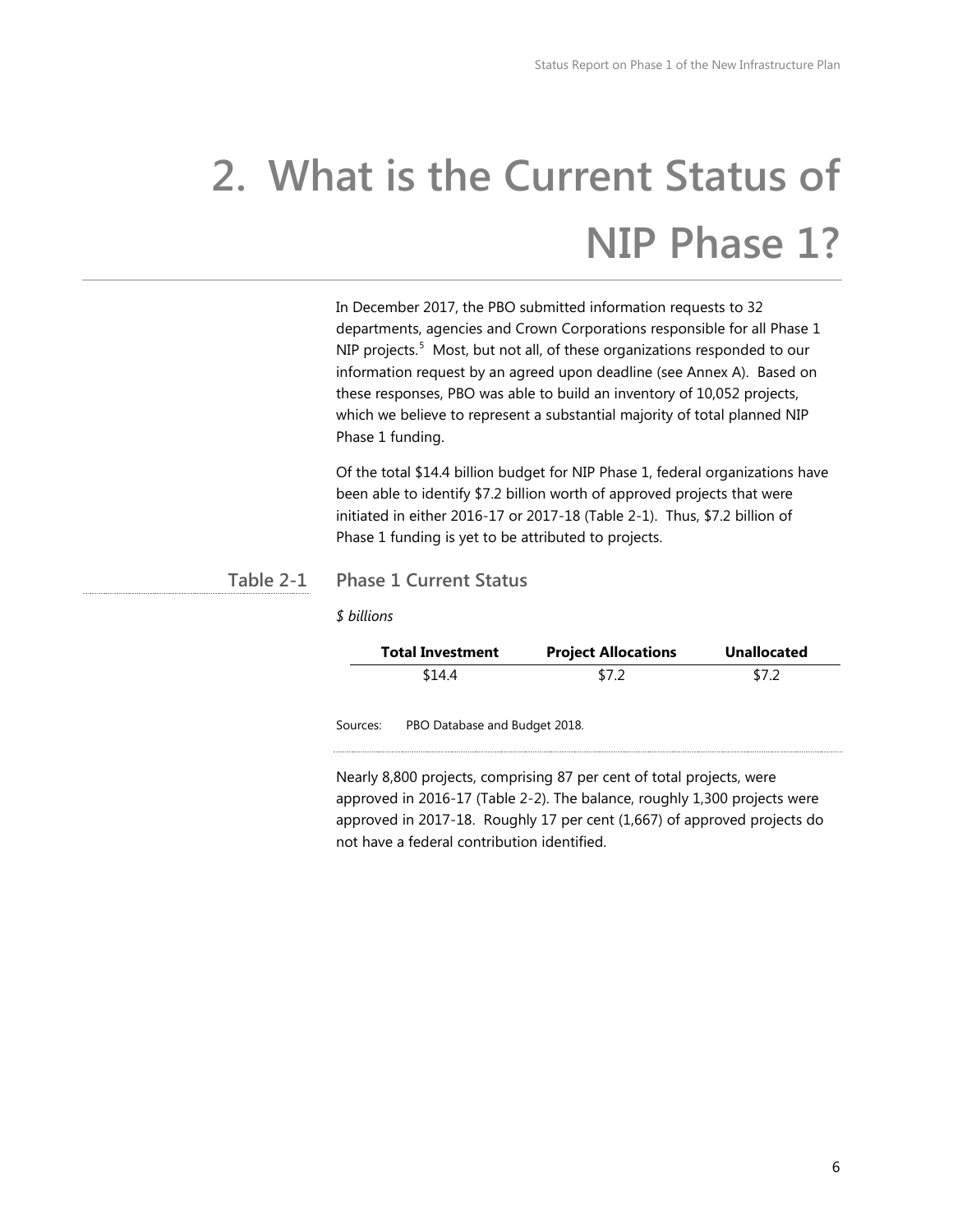|         | <b>Total Approved</b><br><b>Projects</b> | Federal<br><b>Contribution</b><br>$$$ millions) | <b>Projects with</b><br><b>Unidentified</b><br><b>Federal</b><br><b>Contribution</b> |
|---------|------------------------------------------|-------------------------------------------------|--------------------------------------------------------------------------------------|
| 2016-17 | 8,780                                    | \$6,587                                         | 1.677                                                                                |
| 2017-18 | 1,272                                    | \$568                                           | 0                                                                                    |
| Total   | 10,052                                   | \$7,155                                         | 1,667                                                                                |

### <span id="page-8-0"></span>**Phase 1 Project Approvals in First 2 Years Table 2-2**

Source: PBO Database.

While we requested the anticipated start and end dates for each of the projects, several departments and agencies either did not track this information or declined to provide it.

That said, approximately 6,000 of the projects did have identifiable start dates within the first 2 years, representing 60 per cent of the total projects that have been approved. Of those with identifiable start dates, 80 per cent were initiated in 2016-17 (Table 2-3). Approximately 24 per cent of the projects initiated to date are expected to be completed by March 31, 2018.

#### **Phase 1 Project Implementation Inside of First 2 Years Table 2-3**

|                    | 2016-17 | 2017-18 | Total |
|--------------------|---------|---------|-------|
| <b>Start Dates</b> | 4.731   | 1.222   | 5.953 |
| End Dates          | 1.678   | 709     | 2,387 |

Source: PBO Database.

Approximately 2,800 projects had unidentified start dates, while an additional 1,300 projects had start dates beyond of the first two years (Table 2-4). In terms of project completion, roughly 5,500 projects had unidentified dates while just over 2,100 projects had dates beyond 2017-18. The lack of identifiable project start and end dates provides a challenge in determining the actual the timing and magnitude of their economic impact.

### **Phase 1 Project Implementation Outside of First 2 Years Table 2-4**

|         |                    |                     | Outside of           |       |
|---------|--------------------|---------------------|----------------------|-------|
|         |                    | <b>Unidentified</b> | <b>First 2 Years</b> | Total |
|         | <b>Start Dates</b> | 2,786               | 1,313                | 4,099 |
|         | <b>End Dates</b>   | 5,504               | 2,161                | 7,665 |
| Source: | PBO Database.      |                     |                      |       |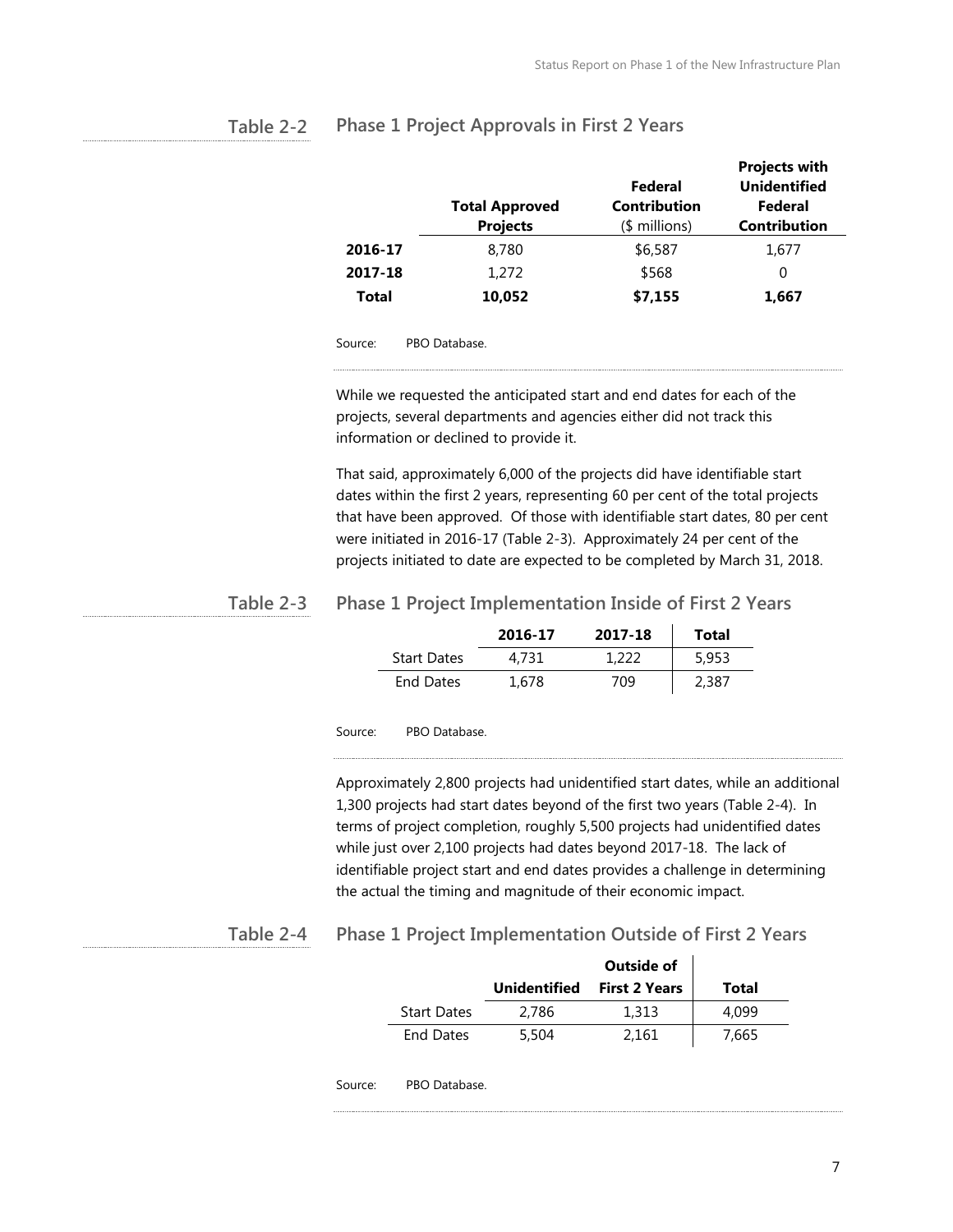### **2.1. What is the actual and planned funding allocation across provinces?**

A greater proportion of Phase 1 funds are centered in a small group of provinces, representing the majority of the Canadian population. Projects in Ontario, Alberta, Quebec and British Columbia account for a combined 70 per cent of total Phase 1 funding (Table 2-6). In contrast, projects based in Prince Edward Island, New Brunswick, Nunavut, Yukon and the Northwest Territories represent an aggregated 9 per cent of total funding.

Funding was not commensurate with an increased number of projects. In some cases, a smaller number of higher value projects received comparable funding to provinces with a large number of projects. To illustrate, Newfoundland and Labrador and Quebec received a relatively equivalent allocation of Phase 1 funding, although Quebec has roughly five times the number of projects.

Phase 1 funding allocations highlighted significant variances on a per capita basis. Ontario, Quebec and New Brunswick were at the bottom end of funding relative to their populations, averaging \$143 per person. Nationally, the mean was \$703 per person. Sparsely populated provinces and territories Newfoundland and Labrador, Nunavut and the Yukon received, on average, roughly 2.5 times the national average.

This unbalanced allocation of funding may be attributable to information gaps in federal reporting (that is, the actual allocation of funding is more balanced, but simply not reported to the PBO), or delays in program implementation.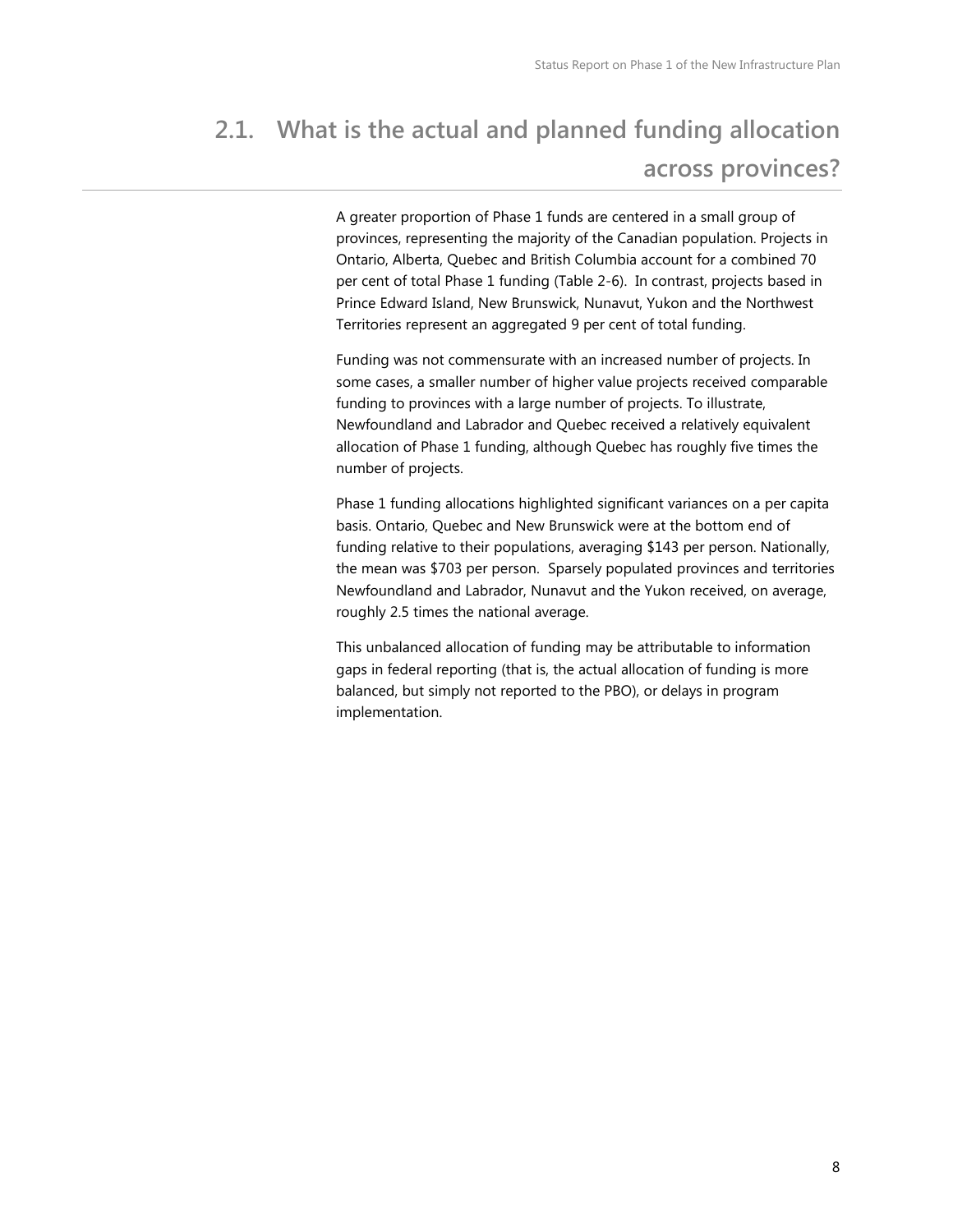| <b>Province</b> | <b>Share of Total</b><br>Infrastructure<br>Investment | Number of<br>Infrastructure<br><b>Projects</b> | Infrastructure<br>Investment on a<br><b>Per Capita Basis</b> |
|-----------------|-------------------------------------------------------|------------------------------------------------|--------------------------------------------------------------|
| ΟN              | 32%                                                   | 2884                                           | \$161                                                        |
| BС              | 14%                                                   | 1630                                           | \$202                                                        |
| QC              | 12%                                                   | 1289                                           | \$97                                                         |
| <b>NL</b>       | 13%                                                   | 242                                            | \$1,752                                                      |
| AB              | 13%                                                   | 976                                            | \$214                                                        |
| MВ              | 5%                                                    | 678                                            | \$258                                                        |
| NS              | 3%                                                    | 588                                            | \$244                                                        |
| SΚ              | 3%                                                    | 887                                            | \$198                                                        |
| <b>NB</b>       | 2%                                                    | 478                                            | \$171                                                        |
| ΝT              | 1%                                                    | 87                                             | \$1,618                                                      |
| ΝU              | 1%                                                    | 45                                             | \$2,146                                                      |
| YT              | 1%                                                    | 131                                            | \$1,797                                                      |
| <b>PEI</b>      | 1%                                                    | 115                                            | \$272                                                        |

### <span id="page-10-0"></span>**Phase 1 Regional Project Distribution Table 2-5**

Sources: PBO Database and Statistics Canada.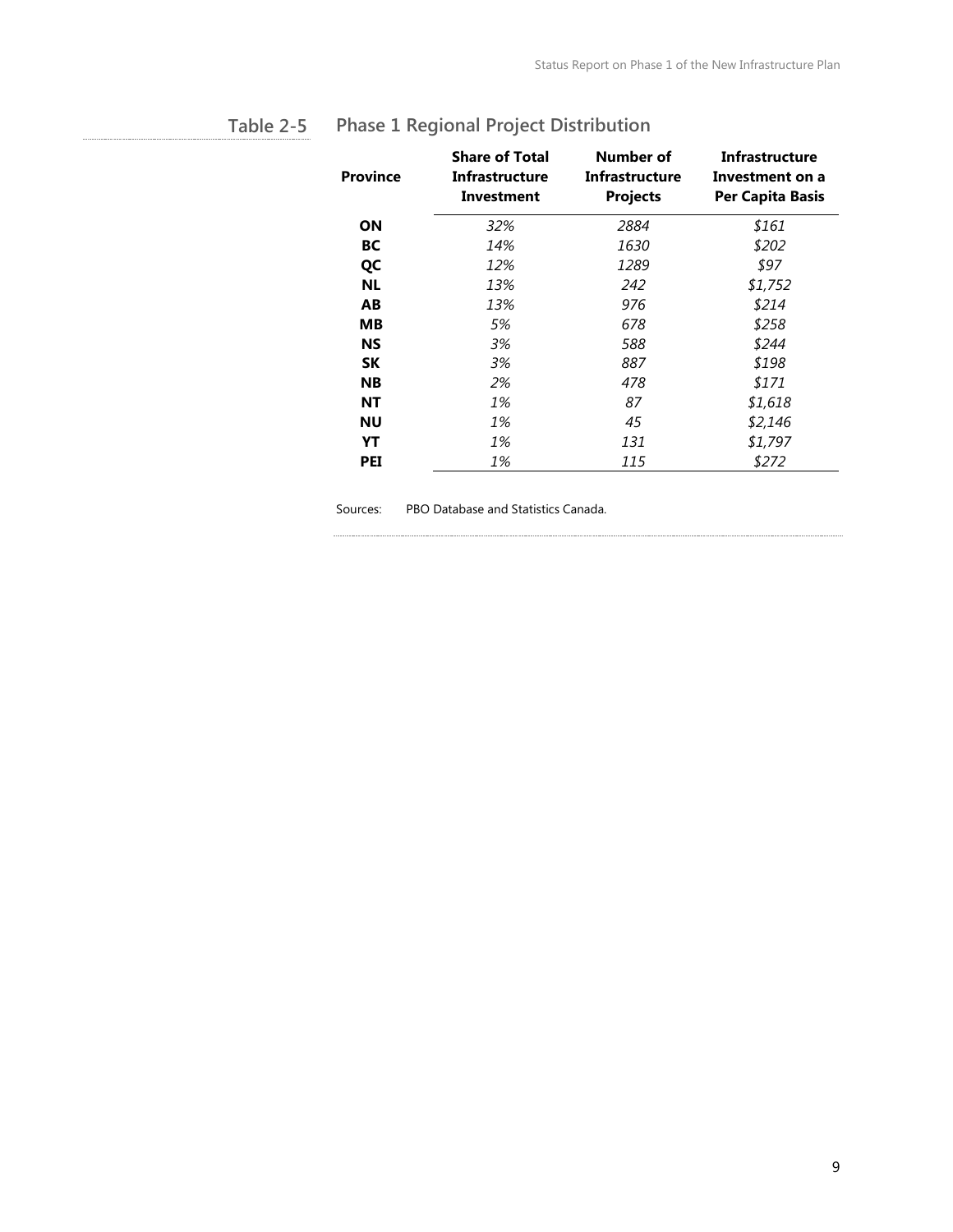# **3. Phase 1 Economic Impacts**

As part of its ongoing economic and fiscal analysis, the PBO actively monitors the roll-out of the NIP to determine the timing and impact of the planned stimulus program on the Canadian economy. Budget 2016 committed \$11.3 billion (cash basis) in infrastructure spending over 2016-17 and 2017-18, resulting in an expected increase in the level of real GDP of 0.2% and 0.4% in 2016-17 and 2017-18 respectively.

The updated profile of Budget 2016 infrastructure investments provided in Budget 2018 (see Table A2.17) details \$6.6 billion in spending over 2016-17 and 2017-2018. The PBO currently estimates that a slightly lower amount will actually be spent (\$6.2 billion). Over the entire planning horizon (2016- 17 to 2023-24), Budget 2016 infrastructure investments total \$14.4 billion.

To provide parliamentarians with an independent and updated estimate of the economic impacts of Budget 2016 infrastructure investments, we have simulated our economic and fiscal model with the new profile under alternative assumptions about the response of monetary policy (Table 3-1). Depending on the economic context, monetary policy may respond to new fiscal measures to prevent the economy from overheating and inflation rising above its target.

At the time of Budget 2016, estimates indicated that the Canadian economy was operating well below its productive capacity while the policy interest rate was close to its effective lower bound. Thus, it was unlikely that the Bank of Canada would respond to Budget 2016 measures over 2016-17 and 2017-18 by increasing its policy rate. Consequently, in our initial assessment of the economic impacts of Budget 2016 measures, we assumed no monetary policy response.<sup>[6](#page-15-6)</sup> This was also consistent with Finance Canada's assumption in its Budget 2016 economic impact assessment.

However, in the current context, with the economy operating close to its productive capacity and the policy rate well above its lower bound, monetary policy may respond to new fiscal measures, reducing their impact on the economy. Given these conditions and the uncertainty surrounding the nature of the monetary policy response, we have simulated the updated profile of Budget 2016 infrastructure spending under both assumptions.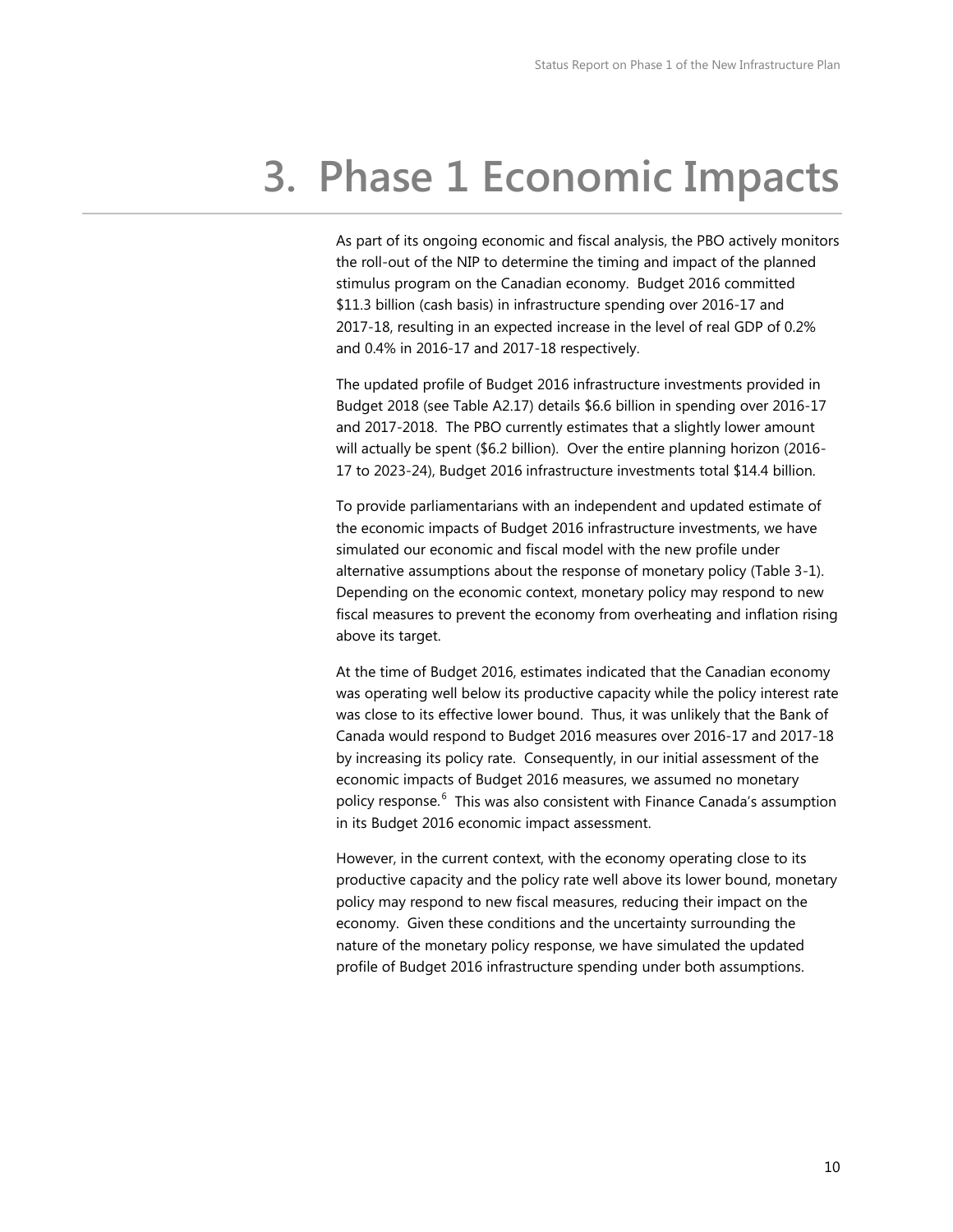### **Phase 1 economic impacts Table 3-1**

### <span id="page-12-0"></span>**Without Monetary Policy Response**

|                                       | 2016-17 | 2017-18 | 2018-19 | 2019-20 | 2020-21 | 2021-22 | 2022-23 |
|---------------------------------------|---------|---------|---------|---------|---------|---------|---------|
| Infrastructure spending (\$ millions) | 2794    | 3423    | 2548    | 3201    | 2334    | 85      | 10      |
| Infrastructure multiplier             | 0.8     | 1.0     | 1.2     | 1.3     | 1.4     | 1.5     | $1.5\,$ |
| Real GDP impact (%)                   | 0.1     | 0.1     | 0.1     | 0.2     | 0.1     | 0.1     | 0.1     |
| Employment impact (000s)              | 4.3     | 11.1    | 13.4    | 15.7    | 16.4    | 13.1    | 9.7     |
| Full-time equivalent impact (000s)    | 7.1     | 16.4    | 18.8    | 22.0    | 22.2    | 16.5    | 11.9    |
|                                       |         |         |         |         |         |         |         |

### **With Monetary Policy Response**

|                                       | 2016-17 | 2017-18 | 2018-19 | 2019-20 | 2020-21 | 2021-22 | 2022-23 |
|---------------------------------------|---------|---------|---------|---------|---------|---------|---------|
| Infrastructure spending (\$ millions) | 2794    | 3423    | 2548    | 3201    | 2334    | 85      | 10      |
| Infrastructure multiplier             | 0.8     | 0.8     | 0.8     | 0.8     | 0.7     | 0.7     | 0.6     |
| Real GDP impact (%)                   | 0.1     | 0.1     | 0.1     | $0.1\,$ | 0.1     | 0.0     | 0.0     |
| Employment impact (000s)              | 4.1     | 9.6     | 10.1    | 10.5    | 9.4     | 4.7     | 0.9     |
| Full-time equivalent impact (000s)    | 6.7     | 14.1    | 13.9    | 14.3    | 12.1    | 4.7     | 0.0     |

Source: PBO Database.

Based on the updated profile provided in Budget 2018, we estimate that Budget 2016 infrastructure spending raised the level of real GDP by 0.1% in 2016-17 and 2017-18, increasing the overall level of employment by between 9,600 and 11,100 jobs in 2017-18.

We estimate that Budget 2016 infrastructure investments will provide a modest boost to real GDP and employment over the remainder of the planning horizon. That said, under the assumption that monetary policy responds by raising interest rates, the impact on real GDP is fully offset by 2021-22.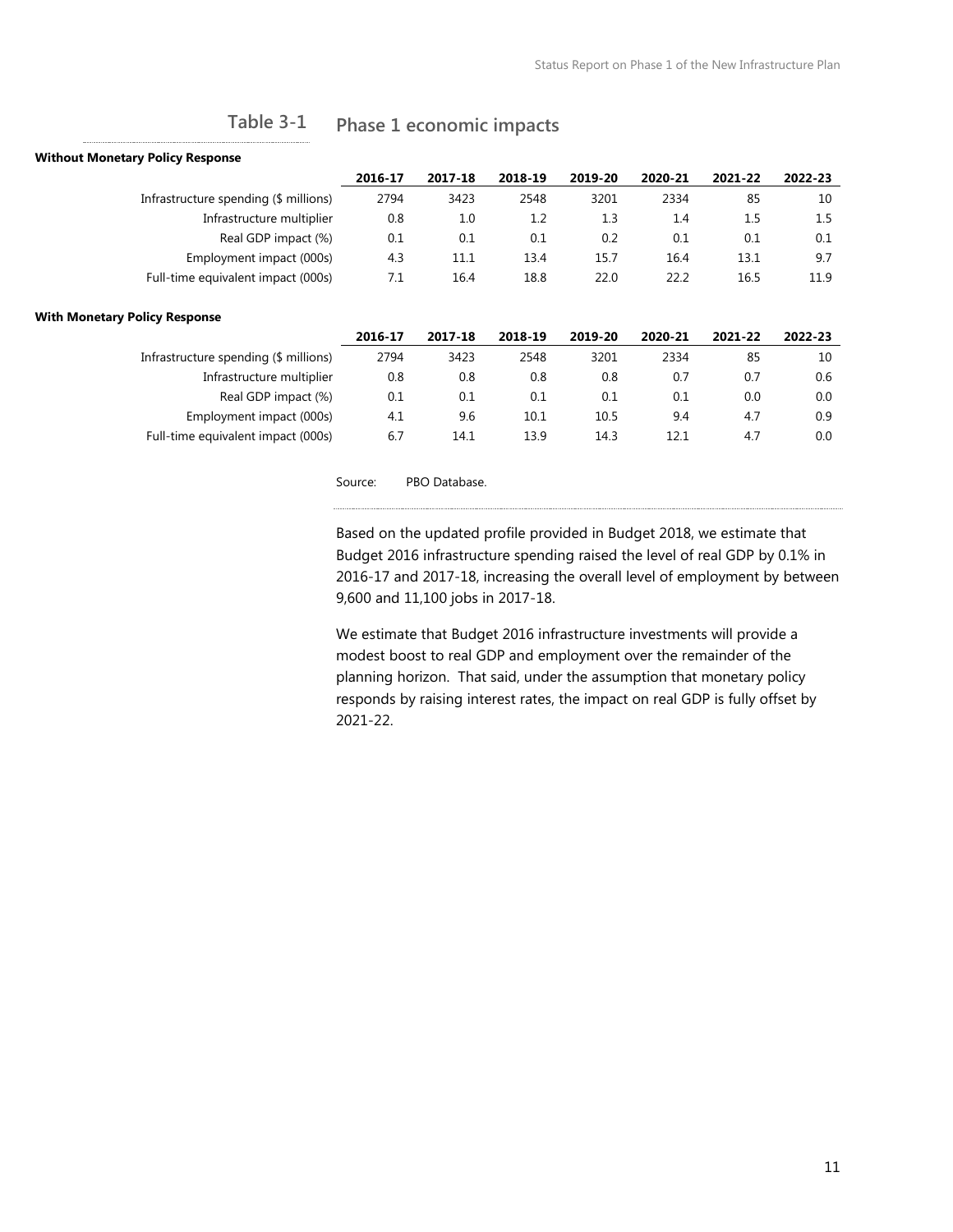### **Annex A: Departmental Data Request Performance**

| Organization                                             | <b>Received by Due Date</b> | <b>Received by Extension Date</b> | *Received After Extension<br><b>Date</b> |
|----------------------------------------------------------|-----------------------------|-----------------------------------|------------------------------------------|
| Agriculture and Agri-Food Canada                         |                             |                                   |                                          |
| Atlantic Canada Opportunities Agency                     |                             | $\checkmark$                      |                                          |
| Canada Border Services Agency                            |                             |                                   | $\checkmark$                             |
| Canada Mortgage and Housing Corporation                  | $\checkmark$                |                                   |                                          |
| Canada Science and Technology Museum Corporation         |                             |                                   |                                          |
| Canadian Heritage                                        |                             | ✓                                 |                                          |
| Canadian Northern Economic Development Agency            |                             |                                   |                                          |
| Canadian Space Agency                                    |                             |                                   |                                          |
| Economic Development for Quebec Regions                  |                             |                                   |                                          |
| Employment, Workforce Development and Labour             |                             |                                   | ✓                                        |
| <b>Environment and Climate Change</b>                    |                             | ✓                                 |                                          |
| Federal Economic Development Agency for Southern Ontario |                             |                                   |                                          |
| Fisheries, Oceans and the Canadian Coast Guard           |                             |                                   |                                          |
| Health                                                   |                             |                                   |                                          |
| Indigenous Affairs and Northern Development              |                             |                                   |                                          |
| Infrastructure and Communities                           |                             | $\checkmark$                      |                                          |
| Innovation, Science and Economic Development             |                             | ✔                                 |                                          |
| Marine Atlantic Inc.                                     | ✓                           |                                   |                                          |
| <b>National Arts Centre</b>                              |                             |                                   |                                          |
| National Capital Commission                              |                             |                                   |                                          |
| <b>National Defence</b>                                  |                             | √                                 |                                          |
| National Gallery of Canada                               |                             |                                   |                                          |
| National Research Council                                | $\checkmark$                |                                   |                                          |
| Natural Resources Canada                                 |                             |                                   |                                          |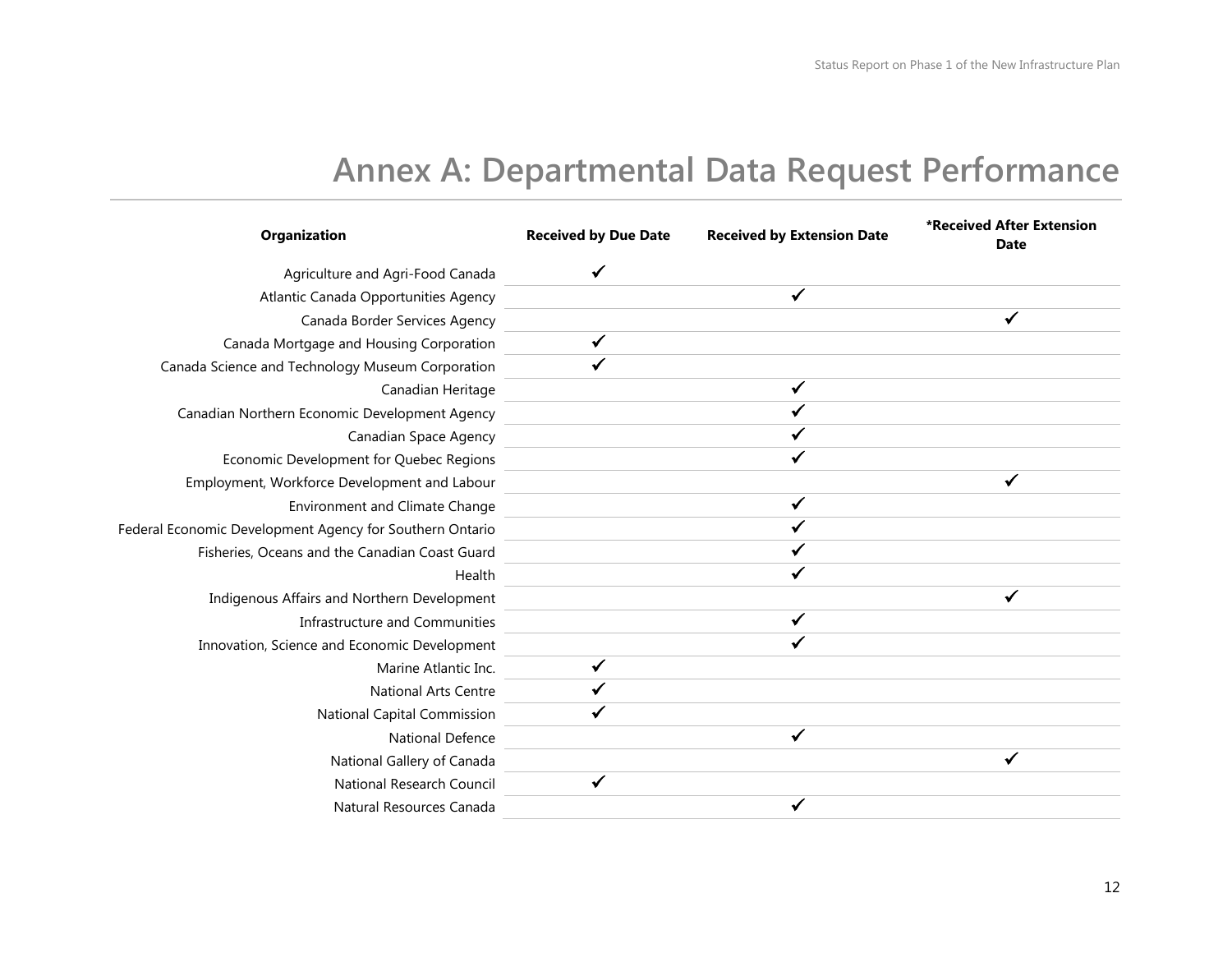| <b>Organization</b>                           | <b>Received by Due Date</b> | <b>Received by Extension Date</b> | *Received After Extension<br>Date |
|-----------------------------------------------|-----------------------------|-----------------------------------|-----------------------------------|
| Parks Canada Agency                           |                             |                                   | ✔                                 |
| <b>Public Services and Procurement Canada</b> |                             |                                   |                                   |
| Royal Canadian Mounted Police                 |                             |                                   |                                   |
| <b>Shared Services Canada</b>                 |                             |                                   |                                   |
| Transport                                     |                             |                                   |                                   |
| <b>Treasury Board Secretariat</b>             |                             | ↵                                 |                                   |
| VIA Rail                                      |                             |                                   |                                   |
| Western Economic Diversification              |                             |                                   |                                   |
| <b>Total</b>                                  | 8                           | 18                                | 6                                 |
| Source:<br><b>PBO</b>                         |                             |                                   |                                   |

Note: \*These include departments and agencies that were provided with an extension by the PBO, but were unable to provide the requested data in sufficient time for us to analyze it for this report.